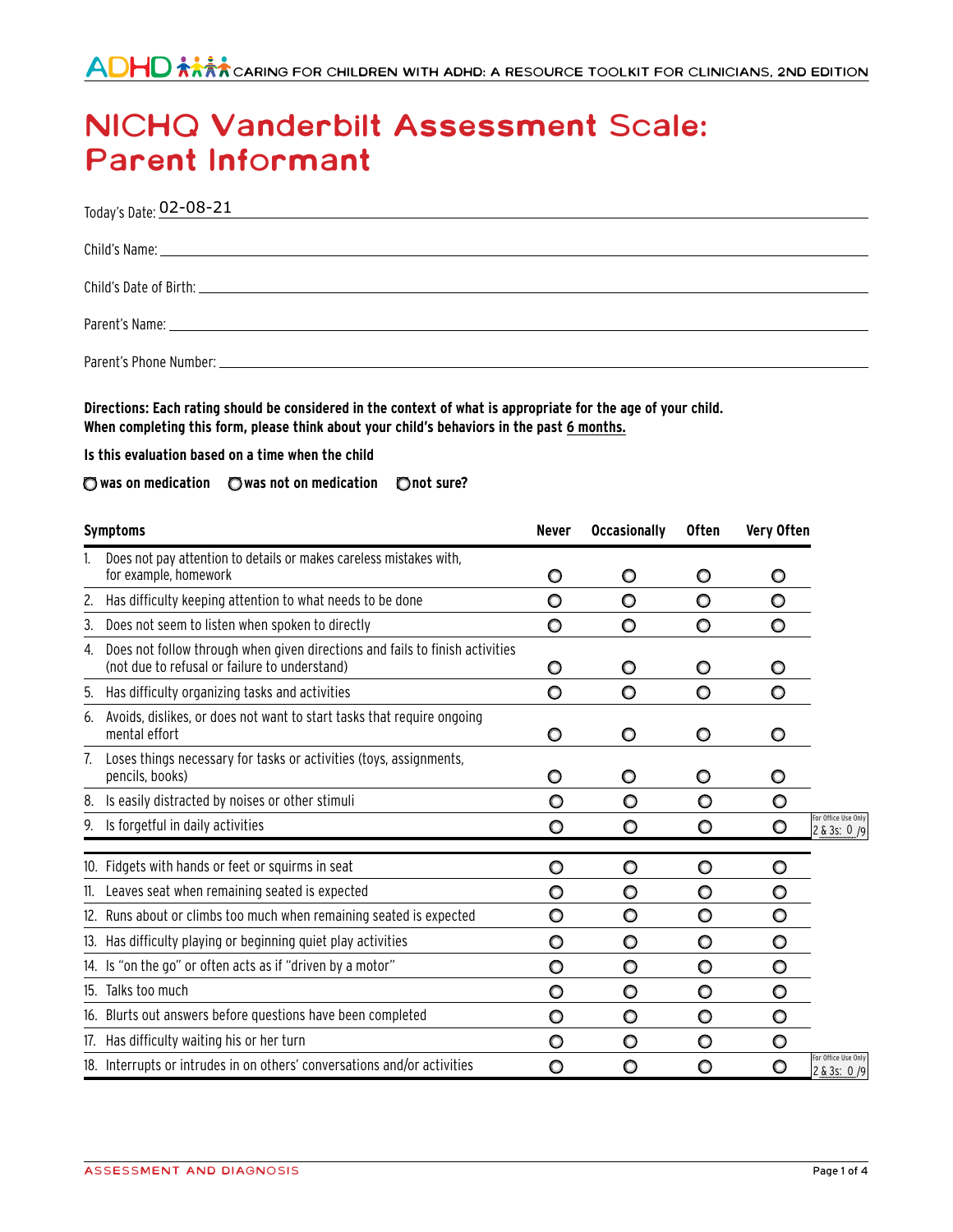| <b>大大大</b><br><b>大大大大</b> NICHO Vanderbilt Assessment Scale: Parent Informant |  |  |  |
|-------------------------------------------------------------------------------|--|--|--|
|                                                                               |  |  |  |

| <b>Symptoms (continued)</b>                                                      | Never          | <b>Occasionally</b> | <b>Often</b> | Very Often |                                    |
|----------------------------------------------------------------------------------|----------------|---------------------|--------------|------------|------------------------------------|
| 19. Argues with adults                                                           | $\circ$        | $\circ$             | $\circ$      | O          |                                    |
| 20. Loses temper                                                                 | O              | $\circ$             | $\circ$      | $\circ$    |                                    |
| 21. Actively defies or refuses to go along with adults' requests or rules        | $\circ$        | $\circ$             | $\circ$      | O          |                                    |
| 22. Deliberately annoys people                                                   | $\circ$        | $\circ$             | $\circ$      | O          |                                    |
| 23. Blames others for his or her mistakes or misbehaviors                        | $\circ$        | $\circ$             | $\circ$      | O          |                                    |
| 24. Is touchy or easily annoyed by others                                        | $\circ$        | $\circ$             | $\circ$      | $\circ$    |                                    |
| 25. Is angry or resentful                                                        | $\bullet$      | $\circ$             | $\circ$      | O          |                                    |
| 26. Is spiteful and wants to get even                                            | Ō              | $\circ$             | $\circ$      | $\circ$    | For Office Use Only<br>2 & 3s: 0/8 |
| 27. Bullies, threatens, or intimidates others                                    | $\circ$        | $\circ$             | $\circ$      | O          |                                    |
| 28. Starts physical fights                                                       | $\circ$        | $\circ$             | $\circ$      | O          |                                    |
| 29. Lies to get out of trouble or to avoid obligations (ie, "cons" others)       | O              | $\circ$             | $\circ$      | $\circ$    |                                    |
| 30. Is truant from school (skips school) without permission                      | $\bullet$      | $\circ$             | $\circ$      | $\circ$    |                                    |
| 31. Is physically cruel to people                                                | O              | $\circ$             | $\circ$      | O          |                                    |
| 32. Has stolen things that have value                                            | $\circ$        | $\circ$             | $\circ$      | $\circ$    |                                    |
| 33. Deliberately destroys others' property                                       | $\circ$        | $\circ$             | $\circ$      | $\circ$    |                                    |
| 34. Has used a weapon that can cause serious harm (bat, knife, brick, gun)       | $\circ$        | $\circ$             | $\circ$      | $\circ$    |                                    |
| 35. Is physically cruel to animals                                               | $\circ$        | $\circ$             | $\circ$      | O          |                                    |
| 36. Has deliberately set fires to cause damage                                   | $\circ$        | $\circ$             | $\circ$      | O          |                                    |
| 37. Has broken into someone else's home, business, or car                        | $\circ$        | $\circ$             | $\circ$      | $\circ$    |                                    |
| 38. Has stayed out at night without permission                                   | $\circ$        | $\circ$             | $\circ$      | O          |                                    |
| 39. Has run away from home overnight                                             | $\circ$        | O                   | $\circ$      | O          |                                    |
| 40. Has forced someone into sexual activity                                      | O              | $\circ$             | $\circ$      | O          | For Office Use Only<br>2&3s: 0 /14 |
| 41. Is fearful, anxious, or worried                                              | O              | $\circ$             | $\circ$      | $\circ$    |                                    |
| 42. Is afraid to try new things for fear of making mistakes                      | $\overline{O}$ | $\circ$             | $\circ$      | O          |                                    |
| 43. Feels worthless or inferior                                                  | $\circ$        | $\circ$             | $\circ$      | O          |                                    |
| 44. Blames self for problems, feels guilty                                       | $\circ$        | $\circ$             | $\circ$      | $\circ$    |                                    |
| 45. Feels lonely, unwanted, or unloved; complains that "no one loves him or her" | $\bullet$      | $\circ$             | $\circ$      | O          |                                    |
| 46. Is sad, unhappy, or depressed                                                | O              | $\circ$             | O            | $\circ$    |                                    |
| 47. Is self-conscious or easily embarrassed                                      | $\circ$        | $\circ$             | $\circ$      | O          | For Office Use Only<br>2 & 3s: 0/7 |

| <b>Performance</b>                                    | Excellent | Above<br>Average | Average | <b>Somewhat</b><br>of a<br>Problem | <b>Problematic</b> |                                                  |
|-------------------------------------------------------|-----------|------------------|---------|------------------------------------|--------------------|--------------------------------------------------|
| 48. Reading                                           |           | O                | O       |                                    |                    |                                                  |
| 49. Writing                                           |           | O                | O       |                                    |                    | For Office Use Only<br>$ 4s: 0 \t/3 $            |
| 50. Mathematics                                       |           | O                |         |                                    |                    | For Office Use Only<br>$ 5s: 0 \t/3 $            |
| 51. Relationship with parents                         |           | O                |         |                                    |                    |                                                  |
| 52. Relationship with siblings                        |           | O                |         |                                    |                    |                                                  |
| 53. Relationship with peers                           |           | O                | O       |                                    |                    | For Office Use Only<br>$4s$ : 0<br>$\frac{1}{4}$ |
| 54. Participation in organized activities (eg, teams) |           |                  |         |                                    |                    | For Office Use Only<br>$5s$ : 0<br> 4            |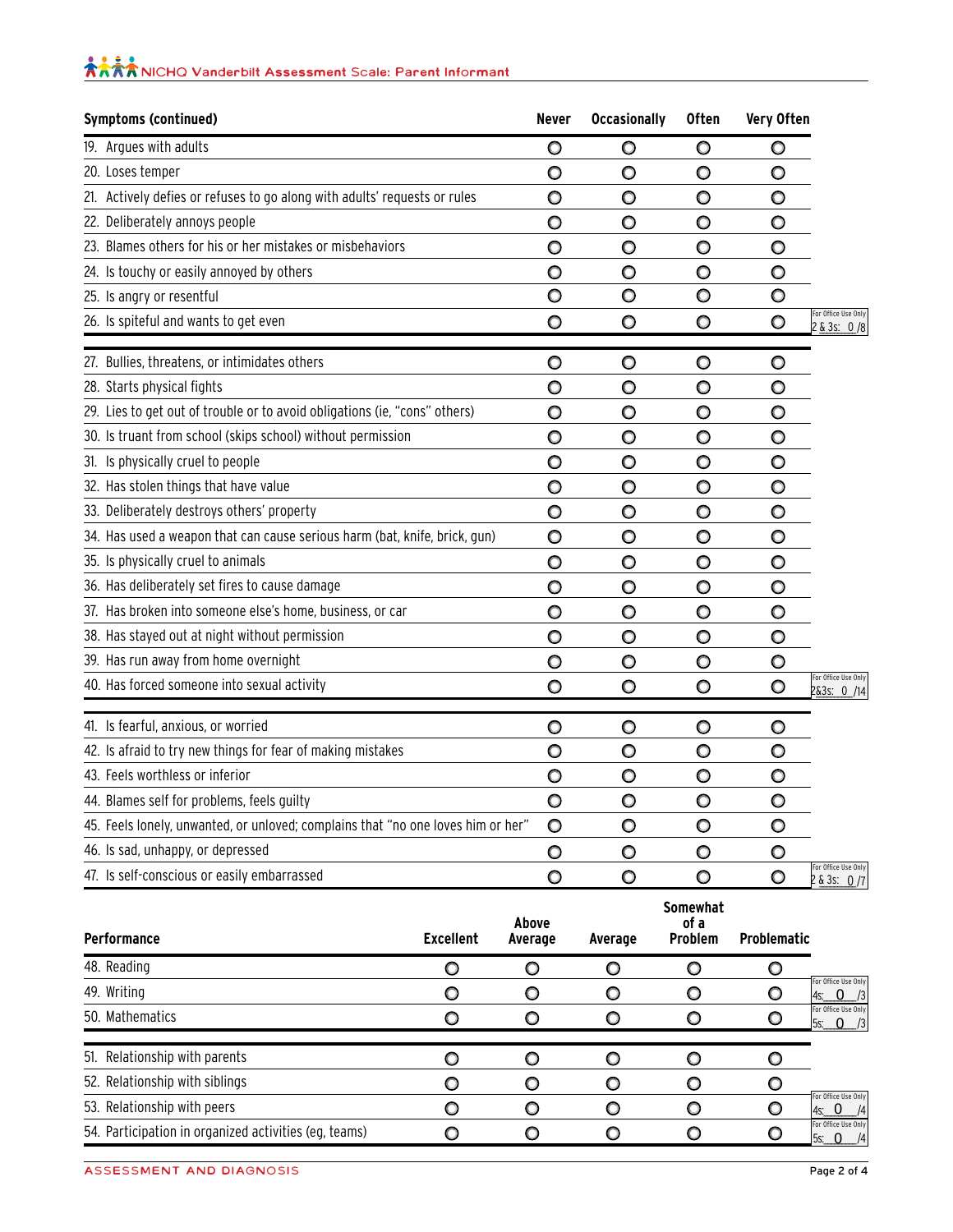## **Other Conditions**

**Tic Behaviors:** To the best of your knowledge, please indicate if this child displays the following behaviors:

1. **Motor Tics:** Rapid, repetitive movements such as eye blinking, grimacing, nose twitching, head jerks, shoulder shrugs, arm jerks, body jerks, or rapid kicks.

■ No tics present. ■ Yes, they occur nearly every day but go unnoticed by most people. ■ Yes, noticeable tics occur nearly every day.

2. Phonic (Vocal) Tics: Repetitive noises including but not limited to throat clearing, coughing, whistling, sniffing, snorting, screeching, barking, grunting, or repetition of words or short phrases.

■ No tics present. ■ Yes, they occur nearly every day but go unnoticed by most people. ■ Yes, noticeable tics occur nearly every day.

3. If YES to 1 or 2, do these tics interfere with the child's activities (like reading, writing, walking, talking, or eating)? No Yes

### **Previous Diagnosis and Treatment:** To the best of your knowledge, please answer the following questions:

| Has your child been diagnosed with a tic disorder or Tourette syndrome? | $\square$ No | $\Box$ Yes |
|-------------------------------------------------------------------------|--------------|------------|
| 2. Is your child on medication for a tic disorder or Tourette syndrome? | $\square$ No | $\Box$ Yes |
| 3. Has your child been diagnosed with depression?                       | $\square$ No | $\Box$ Yes |
| 4. Is your child on medication for depression?                          | $\square$ No | $\Box$ Yes |
| 5. Has your child been diagnosed with an anxiety disorder?              | $\square$ No | $\Box$ Yes |
| 6. Is your child on medication for an anxiety disorder?                 | $\square$ No | $\Box$ Yes |
| Has your child been diagnosed with a learning or language disorder?     | □No          | $\Box$ Yes |

**Comments:**